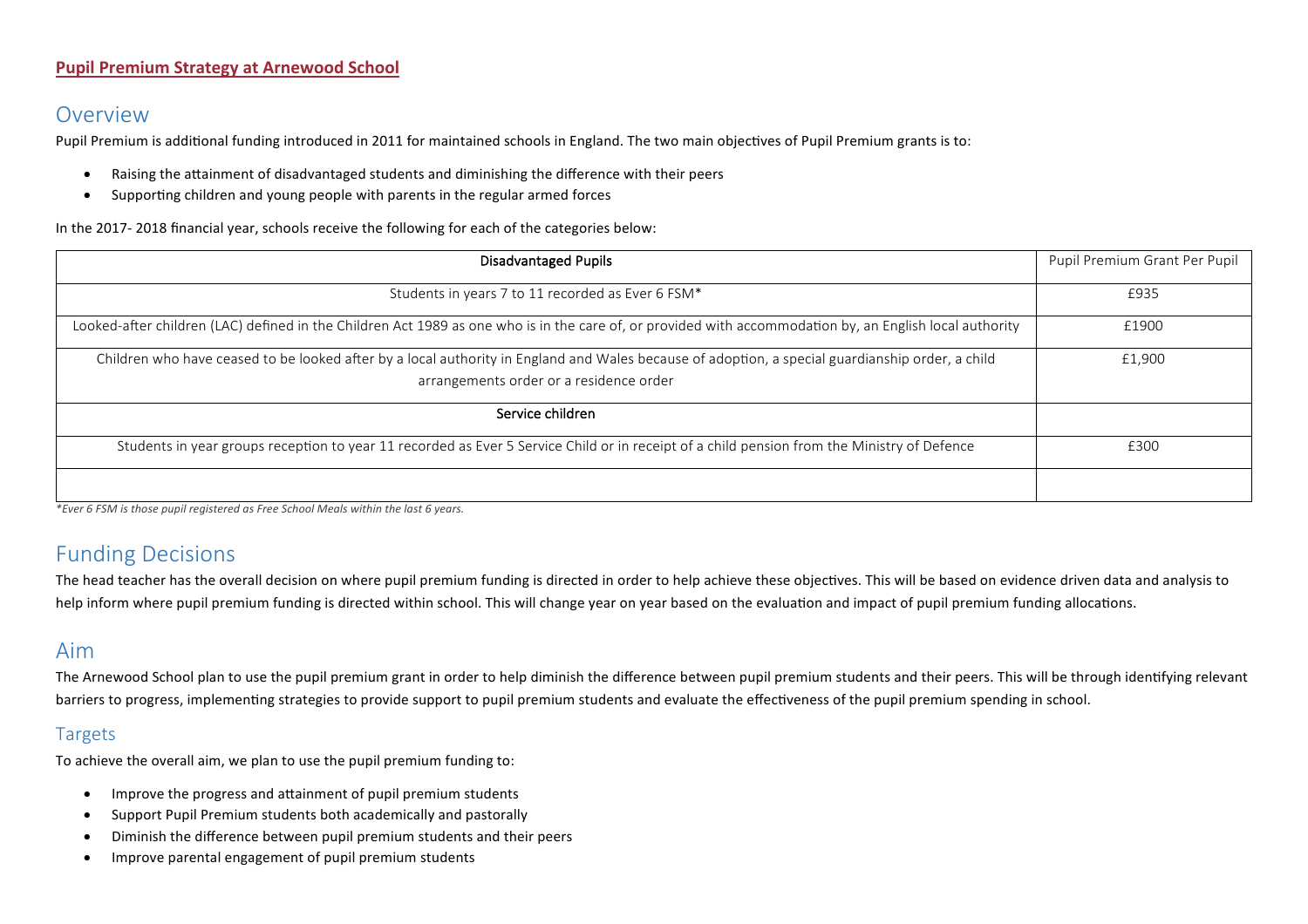### Targets

- Identify the barriers to progress for pupil premium students by analysing key data (attendance, behaviour reports, and attainment checks)
- Track and monitor pupil premium students attainment throughout academic year
- Develop the quality of teaching for pupil premium students
- Improving levels of English and literacy for pupil premium students
- Increase attendance of pupil premium students by engaging with parents of pupil premium students.
- Track and evaluate pupil premium funding decisions

The above objectives and aim are identified within the EEF Toolkit as tools that will help pupil premium students close the gap and improve on progress and attainment.

# Outcomes and reporting

Each year an evaluation of strategies implemented to achieve the objectives will measure their effectiveness. This will be in conjunction with the Senior Leadership Team, Head of Centres of Learning, Head of Year's and Pastoral Support, the Learning Support team and Governing Body.

A pupil premium strategy will outline the desired outcomes of pupil premium funding and report on the statistics related to pupil premium students. Furthermore, this should outline possible other barriers to progress of pupil premium students.

# Summary

Overall, the Arnewood School aims to improve the progress of disadvantaged students and provide them with opportunities to succeed in the future. The 6 key strategic strands will be used to help evaluate the effectiveness of our pupil premium funding.

# References

Pupil Premium: Funding and Accountability for schools - https://www.gov.uk/guidance/pupil-premium-information-for-schools-and-alternative-provision-settings Pupil Premium 2016 to 2017: Conditions of Grant - https://www.gov.uk/government/publications/pupil-premium-conditions-of-grant-2016-to-2017/pupil-premium-2016-to-2017conditions-of-grant

EEF Toolkit - https://educationendowmentfoundation.org.uk/resources/teaching-learning-toolkit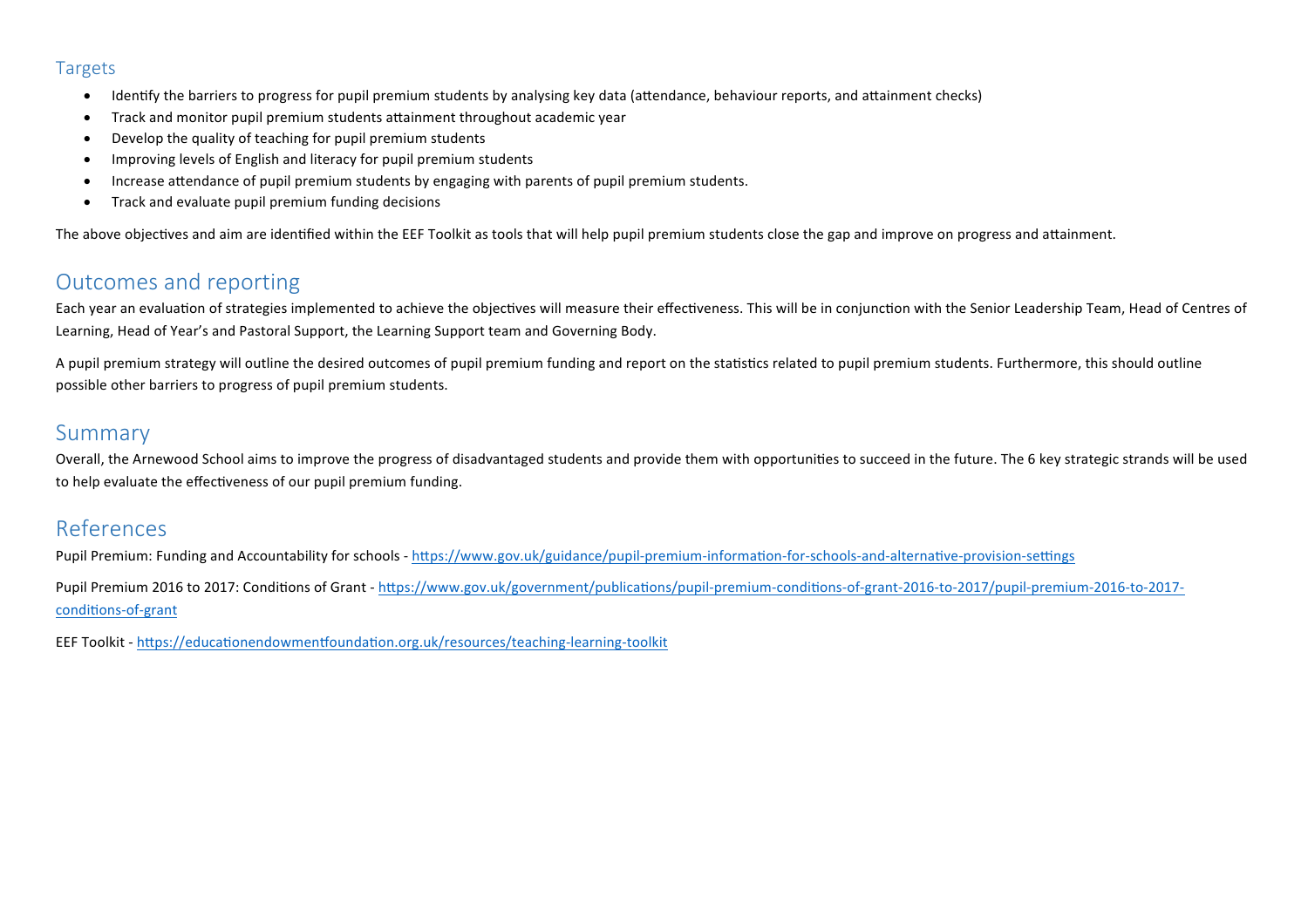# Pupil Premium Strategy Review 2017-2018 **Academic Year 2017-2018**

Our funding for Pupil Premium students for this academic year was:

#### **£226,062.08**

### **Main Barriers to educational achievement faced by eligible pupils at Arnewood:**

There are a number of barriers to disadvantaged students, at Arnewood we have identified 6 key areas where there can be targeted support for student achievement. The below cover the 6 areas and a list some of the barriers related to our support.

- PP1 Parental Involvement and Attendance Support communication between home and school,
- PP2 Academic low levels of literacy, accessing the curriculum (in all subjects)
- PP3 -Social and Emotional Support low emotional and social literacy
- PP4 Classroom Support engaging with the curriculum (all subjects)
- PP5 Being Exam Ready accessing resources and support for examined subjects
- PP6 Opportunity Fund including Year 7 Pilot Scheme– access to opportunities e.g. extracurricular, transportation services.

A more detailed strategy, outlining barriers, spending decisions, evaluation and impact can be found below

### **Date of review for Pupil Premium Strategy**

**November 2018**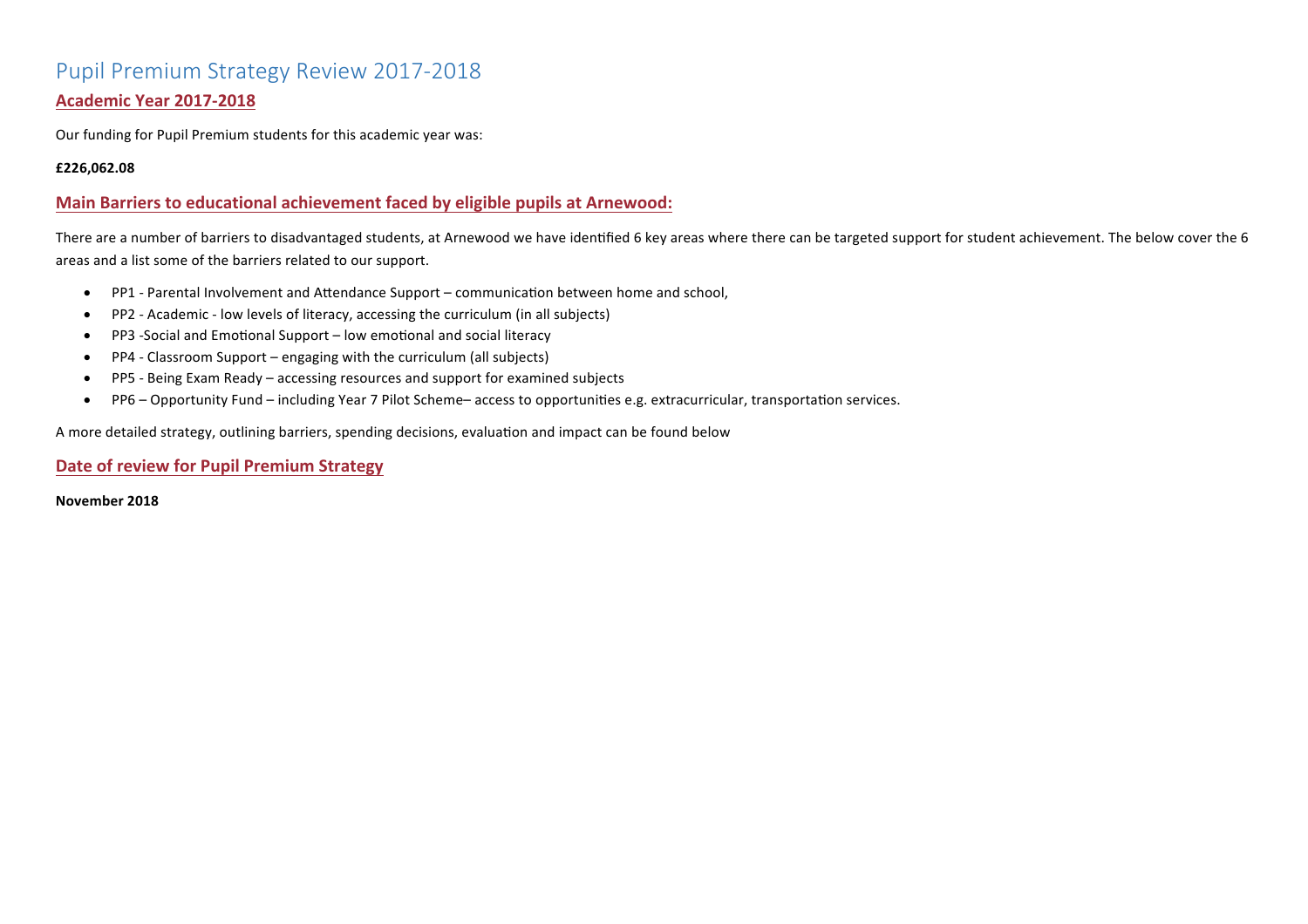| <b>Strategy</b>                                                                                        | <b>Objectives</b>                                                                                                                                                                                                                                                                                                                                                                  | <b>Success Criteria</b>                                                                                                                                                                                                                                                                                                      | <b>RAG July</b><br>2018 | <b>Evaluation of impact</b>                                                                                                                                                                                                                                                                                                                                                                                          |
|--------------------------------------------------------------------------------------------------------|------------------------------------------------------------------------------------------------------------------------------------------------------------------------------------------------------------------------------------------------------------------------------------------------------------------------------------------------------------------------------------|------------------------------------------------------------------------------------------------------------------------------------------------------------------------------------------------------------------------------------------------------------------------------------------------------------------------------|-------------------------|----------------------------------------------------------------------------------------------------------------------------------------------------------------------------------------------------------------------------------------------------------------------------------------------------------------------------------------------------------------------------------------------------------------------|
| Improve<br>communication<br>with parents<br>through e-mail,<br><b>Arnewood App and</b><br>direct post. | • Train staff to use e-mail to contact<br>parents using SIMS / ADDS<br>• Send key communication home via direct<br>post for Pupil Premium Students (ROA's,<br>parents evening)<br>• Inform parents via App of key dates in<br>calendar (Parents Evenings,<br>extracurricular activities, newsletter)<br>• Create informal meetings for parents to<br>attend (e.g. Coffee Mornings) | • E-mail parent function available via ADDS/SIMS<br>• "Contact home" CPD included in INSET<br>• Increase parents evening attendance for each<br>year group<br>• Increase downloads of Arnewood App<br>• Increase attendance in extracurricular activities<br>• Increase communication between parents, staff<br>and students |                         | • Email parent function via SIMS being used<br>more frequently.<br>• The Arnewood APP is used regularly to notify<br>parents of events, etc. 1,899 people have<br>downloaded the APP.<br>• Coffee meetings for new Year 7 parents were<br>set up although not well attended.<br>• Parents of Year 11 PP students have received<br>letters updating on provision, students'<br>progress and revision advice planning. |
| Improve parents<br>evening attendance                                                                  | • Analyse attendance of parents evenings<br>booked and actual attendance<br>• Identify parents who have not attended<br>a parents evening<br>• Identify barriers to attending parents<br>evening and possible solutions<br>• Contact parents of disengaged parents                                                                                                                 | • Increase percentage of parents evening<br>attendance for each year group<br>• Increase non attendees attendance of parents<br>evening / contact with school<br>• List of barriers of attendance and practical<br>solutions.<br>• Improve attendance of PP students<br>• Improve PP attainment (measured by progress<br>8)  |                         | • Improved attendance by parents of PP<br>students at Parent-Tutor Evening in Years 8, 9<br>and 10.<br>. 70% of parents of Year 7 PP students attended<br>Parent-Tutor evening (compared to 53% for<br>Year 7 in 2016-17). 66% of parents of Year 9 PP<br>students attended.<br>• c. 45% of parents of PP students in Years 7-10<br>attended annual parents' evenings. This is<br>parallel to 2016-17.               |
| <b>Reward students</b><br>with good and<br>improving<br>attendance                                     | • Inform students / parents of attendance<br>rewards (cinema vouchers) through<br>assemblies and direct contact home<br>(Letter/Arnewood App/Newsletter)<br>• Create incentives for improving<br>attendance<br>• Analyse Pupil Premium Attendance                                                                                                                                  | • Improve headline PP attendance figure<br>· Improve individual pupil premium attendance<br>• List of suggested incentives for improving<br>attendance<br>• Summary of PP students attendance figures<br>• Improve PP attainment and Progress                                                                                |                         | • Whole school attendance intervention<br>improved.<br>• Attendance data is analysed on a weekly basis<br>and shared with pastoral and senior staff.<br>• Pastoral teams have rewarded 100%<br>attendance with raffles and rewards.                                                                                                                                                                                  |
|                                                                                                        |                                                                                                                                                                                                                                                                                                                                                                                    |                                                                                                                                                                                                                                                                                                                              |                         | Budgeted Cost: 5,000                                                                                                                                                                                                                                                                                                                                                                                                 |

## **PP1 - Parental Involvement & Attendance Support**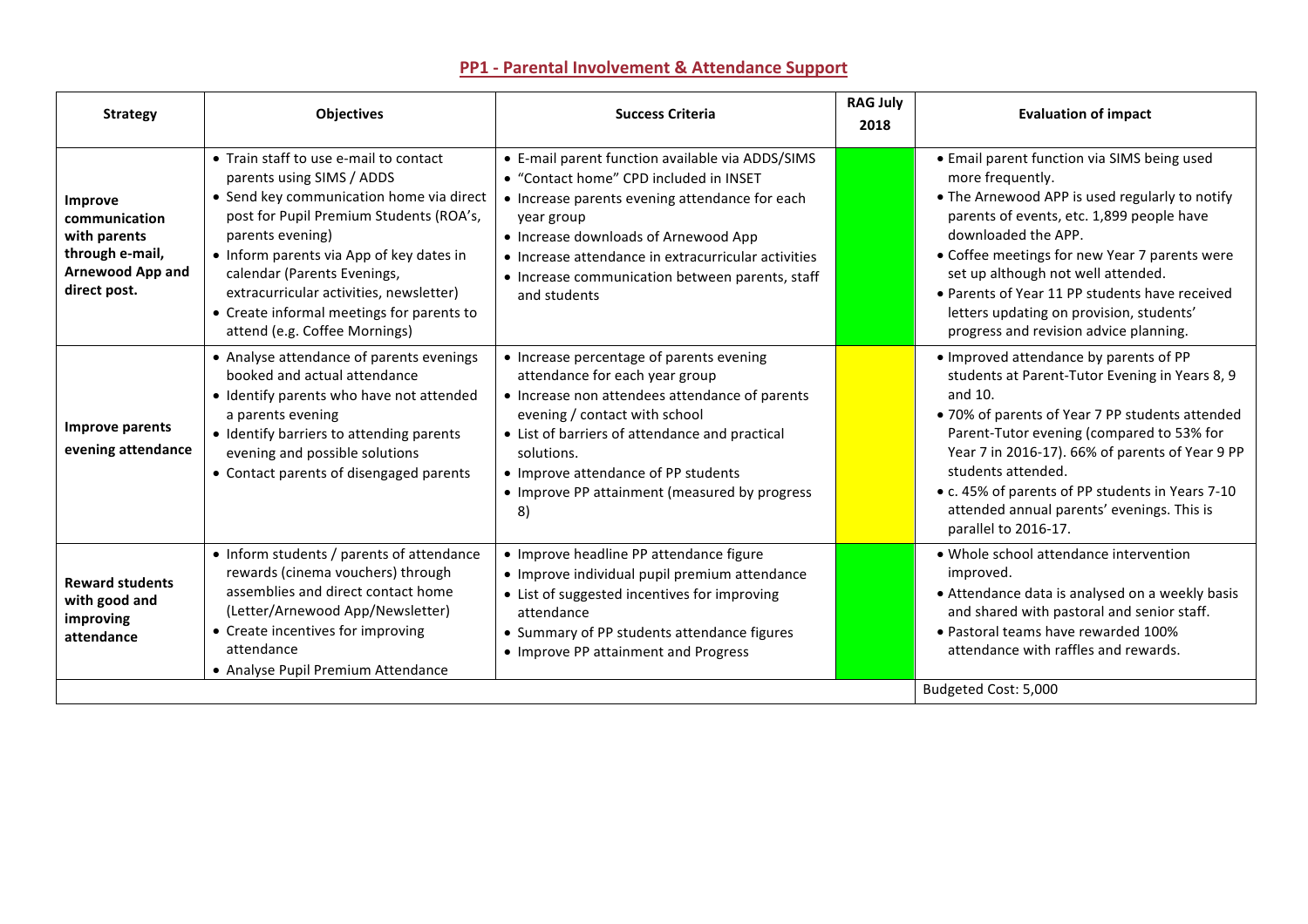### **PP2 - Academic Support**

| <b>Strategy</b>                                                                                                                          | <b>Objectives</b>                                                                                                                                                                                                                                                                                                                                                                                                                                                                                 | <b>Success Criteria</b>                                                                                                                                                                                                                                                                                                                                                                                               | <b>RAG July</b><br>2018 | <b>Evaluation of impact</b>                                                                                                                                                                                                                                                                                                                                                                                                       |
|------------------------------------------------------------------------------------------------------------------------------------------|---------------------------------------------------------------------------------------------------------------------------------------------------------------------------------------------------------------------------------------------------------------------------------------------------------------------------------------------------------------------------------------------------------------------------------------------------------------------------------------------------|-----------------------------------------------------------------------------------------------------------------------------------------------------------------------------------------------------------------------------------------------------------------------------------------------------------------------------------------------------------------------------------------------------------------------|-------------------------|-----------------------------------------------------------------------------------------------------------------------------------------------------------------------------------------------------------------------------------------------------------------------------------------------------------------------------------------------------------------------------------------------------------------------------------|
| Offer 1:1<br>tuition to year 7<br>& 8 students                                                                                           | • Sixth Form mentors to support learning for<br>year 7 & 8 students<br>· Identify students with highest need for tuition<br>• Monitor progress for students being tutored in<br>7&8                                                                                                                                                                                                                                                                                                               | • Improve numeracy and literacy for year 7 students<br>(PP to be prioritised)<br>• Narrow gap between PP and NPP students<br>• Improve progress for targeted students                                                                                                                                                                                                                                                 |                         | • 15 Year 12 students have worked with<br>Year 7 students this year.                                                                                                                                                                                                                                                                                                                                                              |
| <b>Year 7.8 and 9</b><br>pastoral<br>mentoring with<br><b>Tutors and</b><br>HOY's                                                        | · Identify, monitor and intervene PP attendance<br>at key points in year<br>· Identify, monitor and intervene PP Behaviour<br>at key points in year<br>• Identify, monitor and intervene PP Parental<br>Engagement at key points in year<br>• Overview PP progress in English, Maths,<br>Science<br>• Meet twice with HOY, PSHOY, PPC, SLT Link,<br>Attendance Officer, Subject representatives<br>• Support HOY's, Subject leaders, tutors                                                       | • Tracking document for year 7,8 and 9 covering<br>attendance, behaviour, English, Maths and Science<br>• Parents Evening Attendance summary<br>• Identify barriers to learning for PP students<br>• Identify vulnerable PP students requiring further<br>intervention<br>• Identify appropriate individual intervention for<br>vulnerable PP students<br>• PP Intervention template completed for option<br>subjects |                         | • ADDS Dots analysis produced for Years 7<br>and 8.<br>• Individual dots mentoring has taken place<br>led by tutors.<br>• Attendance logs have been created.<br>Year 7 attendance intervention has<br>$\bullet$<br>improved attendance of targeted<br>students.                                                                                                                                                                   |
| Year 10 & 11-<br><b>Monitor each</b><br>half term with<br>HOY, Pastoral<br>Support,<br><b>English and</b><br><b>Maths</b><br>departments | · Identify, monitor and intervene PP attendance<br>at key points in year<br>· Identify, monitor and intervene PP Behaviour<br>at key points in year<br>· Identify, monitor and intervene PP Parental<br>Engagement at key points in year<br>• Overview PP progress in English, Maths,<br>Science<br>• Meet with HOY, PSHOY, PPC, SLT Link,<br>Attendance Officer, Subject representatives<br>(year 10 - 4 times, year 11 once per<br>month/half term)<br>• Support HOY's, Subject leaders, tutors | • Tracking document for year 10 & 11 covering<br>attendance, behaviour, English, Maths and Science<br>• Parents Evening Attendance summary<br>· Identify barriers to learning for PP students<br>· Identify vulnerable PP students requiring further<br>intervention<br>• Identify appropriate individual intervention for<br>vulnerable PP students<br>• PP Intervention template completed for option<br>subjects   |                         | • Data analysis document produced for<br>Years 10 and 11 in November 2017, Year<br>11 in January 2018 and Year 10 in April<br>2018.<br>• 4 Matrix used to analyse data and identify<br>target group students.<br>• Mentoring of Year 11 PP students by CNE<br>in Autumn Term.<br>• Projected outcomes for Year 11 show an<br>improvement in attainment 8 score and<br>progress 8 score for PP students.<br>Budgeted Cost: £10,000 |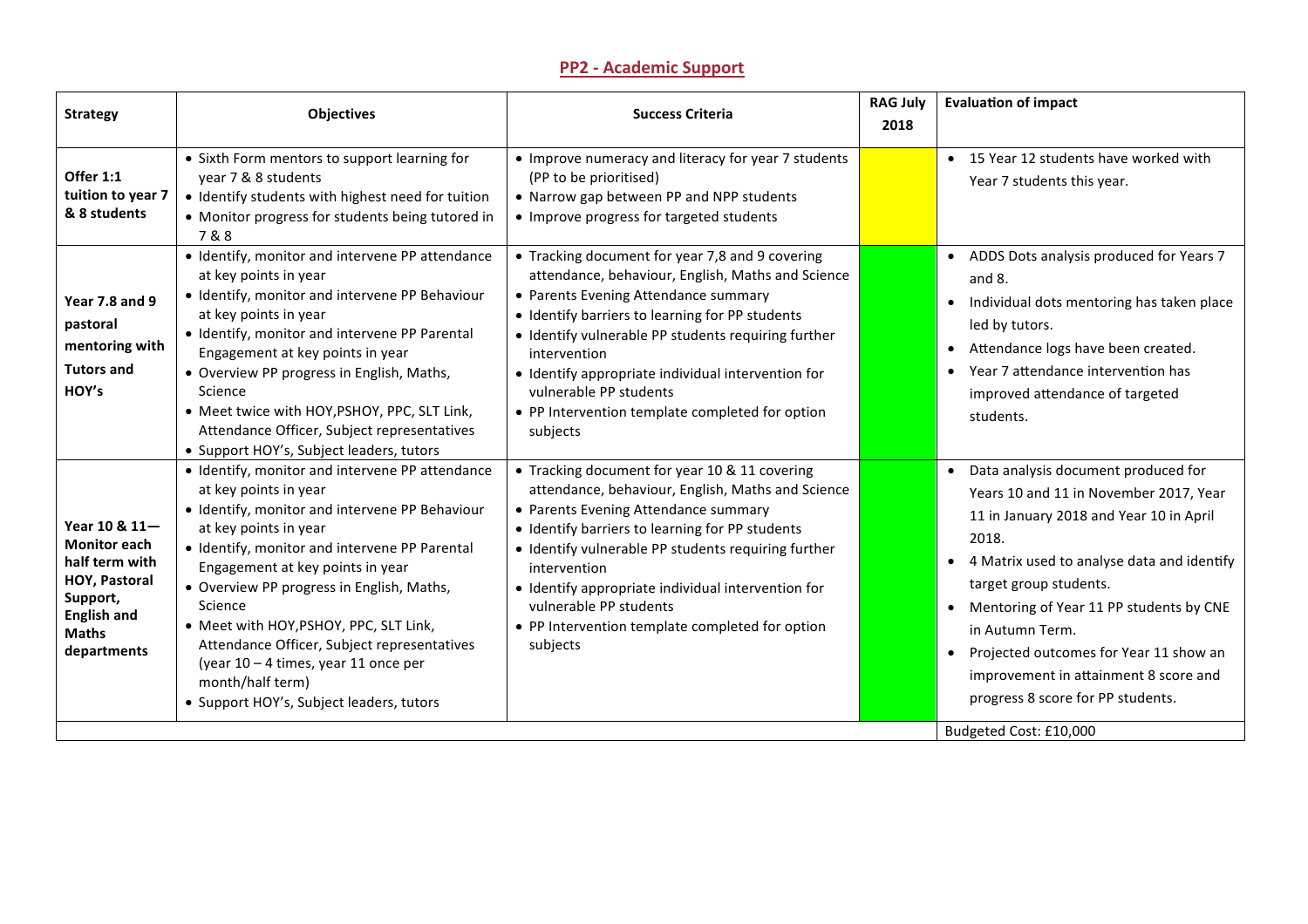## **PP3 - Social and Emotional Support**

| <b>Strategy</b>                                                                                               | <b>Objectives</b>                                                                                                                                                                          | <b>Success Criteria</b>                                                                                                                                                                                                                                         | <b>RAG July</b><br>2018 | <b>Evaluation of impact</b>                                                                                                                                                                                                                                                                                                           |
|---------------------------------------------------------------------------------------------------------------|--------------------------------------------------------------------------------------------------------------------------------------------------------------------------------------------|-----------------------------------------------------------------------------------------------------------------------------------------------------------------------------------------------------------------------------------------------------------------|-------------------------|---------------------------------------------------------------------------------------------------------------------------------------------------------------------------------------------------------------------------------------------------------------------------------------------------------------------------------------|
| Pastoral support<br>with each year<br>group                                                                   | • Support HOY, PSHOY and tutors within each<br>year group with PP students<br>• Identify vulnerable PP students in each year<br>group<br>• Communicate with all staff available<br>support | • List of vulnerable PP students for each year group<br>• Improve support network for PP students (with all<br>staff)                                                                                                                                           |                         | • Pastoral teams are aware of who their PP<br>students are. Attendance logs and<br>intervention logs are used to identify<br>potential barriers and record interventions.<br>• 4 of 8 Year 8 G&T students who completed<br>the Scholars' Programme were PP.                                                                           |
| Nurture group for<br>vulnerable<br>students                                                                   | • To support PP students with emotional and<br>social barriers to learning<br>• Provide assistance to PP students outside of<br>curriculum time                                            | • Improve attendance with target students<br>• Improve progress with targeted students<br>• Improve student engagement with targeted<br>students                                                                                                                |                         | Year 7 nurture group has seen an<br>$\bullet$<br>improvement in students' self-confidence<br>and attendance. This is shown by an<br>improvement in ADDS scores and overall<br>attendance.                                                                                                                                             |
| <b>Informal</b><br>mentoring with<br>members of staff                                                         | • Support individual PP students with social<br>and emotional barriers to learning<br>• Liaise with parents, teachers, Learning<br>Support and tutors of mentored PP<br>students           | • Improve student engagement for mentored<br>students<br>• Improve progress for mentored students<br>• Improve individual PP students behaviour<br>• Improve individual PP students attendance                                                                  |                         | • Reduction in number of "on calls" for PP<br>students as a result of "The Orchard"<br>provision.                                                                                                                                                                                                                                     |
| <b>Identify individual</b><br>barriers &<br>interventions to<br>learning for each<br>pupil premium<br>student | • Identify barriers to learning for PP students<br>• Create a list of possible interventions<br>• Liaise with all staff concerning progress of<br>PP students                              | • Create a toolkit for Arnewood Staff to support PP<br><b>Students</b><br>• Create list of common barriers to learning for PP<br>students<br>• Create list of possible teaching & learning<br>strategies for all staff in conjunction with CPD co-<br>ordinator |                         | • Whole staff INSET on 4/9/17 shared<br>Arnewood barriers.<br>Departments have identified barriers to<br>$\bullet$<br>learning for individual PP students in Year<br>11 as shown by intervention maps.<br>Departmental SEF documents show<br>$\bullet$<br>performance of PP students and identify<br>individual barriers to learning. |
|                                                                                                               |                                                                                                                                                                                            |                                                                                                                                                                                                                                                                 | Budgeted Cost: £10,000  |                                                                                                                                                                                                                                                                                                                                       |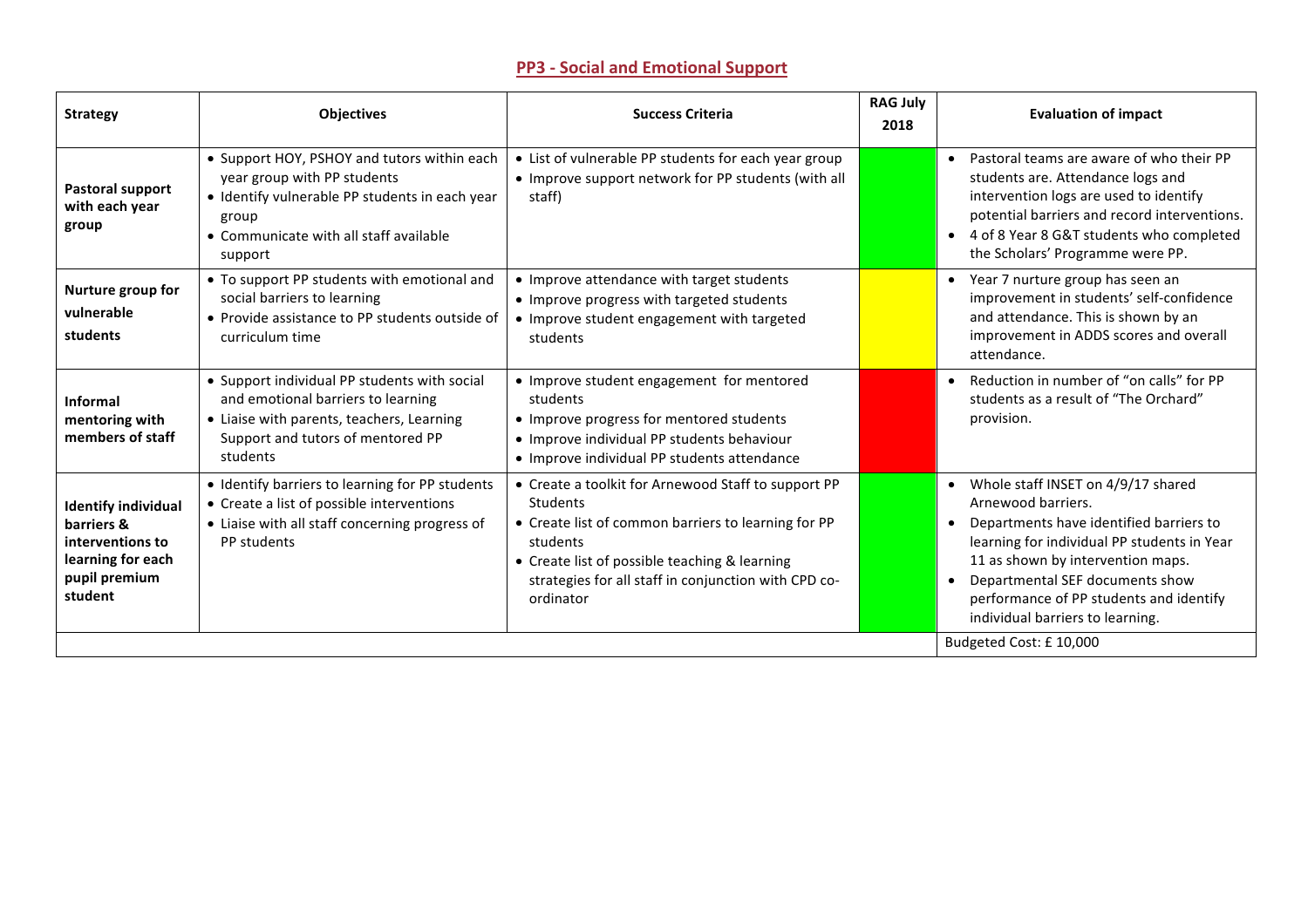### **PP4 - Classroom Support**

| <b>Strategy</b>                                         | <b>Objectives</b>                                                                                                                                                                                 | <b>Success Criteria</b>                                                                                                                                                                                                                                                                                                              | <b>RAG July</b><br>2018 | <b>Evaluation of impact</b>                                                                                                                                                                                                                                                                                                                                                                                                                                                      |
|---------------------------------------------------------|---------------------------------------------------------------------------------------------------------------------------------------------------------------------------------------------------|--------------------------------------------------------------------------------------------------------------------------------------------------------------------------------------------------------------------------------------------------------------------------------------------------------------------------------------|-------------------------|----------------------------------------------------------------------------------------------------------------------------------------------------------------------------------------------------------------------------------------------------------------------------------------------------------------------------------------------------------------------------------------------------------------------------------------------------------------------------------|
| <b>Quality first</b><br>teaching                        | • Ensure that PP students receive the<br>quality first teaching on a day-to-day<br>basis.<br>• Teachers are aware of their PP students<br>and their individual needs.                             | • PP students identified through ADDS system.<br>• Teachers are able to differentiate their lessons and<br>adopt a variety of strategies to prioritise PP<br>students in their lessons and feedback.                                                                                                                                 |                         | PP students regularly reviewed and SIMS<br>$\bullet$<br>amended accordingly by SIMS office.<br>Workshop on differentiation for PP students<br>$\bullet$<br>held on 5/9/17.<br>TeachMeet held focused on differentiation<br>$\bullet$<br>on 14/11/17.<br>Lesson observations include specific<br>$\bullet$<br>reference to the progress of PP students and<br>show an improvement in differentiation.<br>• Teachers are aware of PP students and<br>consider appropriate seating. |
| <b>Individual</b><br>monitoring by each<br>subject area | • Ensure that all departments are<br>identifying the PP gap in each key stage.                                                                                                                    | • Regular discussion and monitoring of PP students in<br>all year groups in department meetings.<br>• HCOL and DHCOL will identify which students are<br>underperforming in their subject area for all year<br>groups.                                                                                                               |                         | Intervention maps produced by departments<br>$\bullet$<br>for Year 11 PP students.<br>Departmental SEF documents show<br>$\bullet$<br>performance of PP students and identify<br>individual barriers to learning,                                                                                                                                                                                                                                                                |
| <b>Student focused</b><br><i>intervention</i>           | • Departments will identify individual<br>intervention strategies and monitor their<br>impact.<br>• To increase awareness of effective<br>strategies for improving PP attainment<br>and progress. | • Regular intervention mapping of PP students by<br>departments. These will be collated by the PPC at<br>certain points of the year.<br>• INSET provision on effective PP strategies in the<br>classroom will share best practice and be integrated<br>into lessons.<br>• Creation of an Arnewood toolkit for classroom<br>teachers. |                         | Intervention maps produced by departments<br>$\bullet$<br>for Year 11 PP students.<br>Best practice shared at whole school INSET<br>$\bullet$<br>on $1/12/18$ .                                                                                                                                                                                                                                                                                                                  |
|                                                         |                                                                                                                                                                                                   |                                                                                                                                                                                                                                                                                                                                      |                         | Budgeted Cost £198 000 approx                                                                                                                                                                                                                                                                                                                                                                                                                                                    |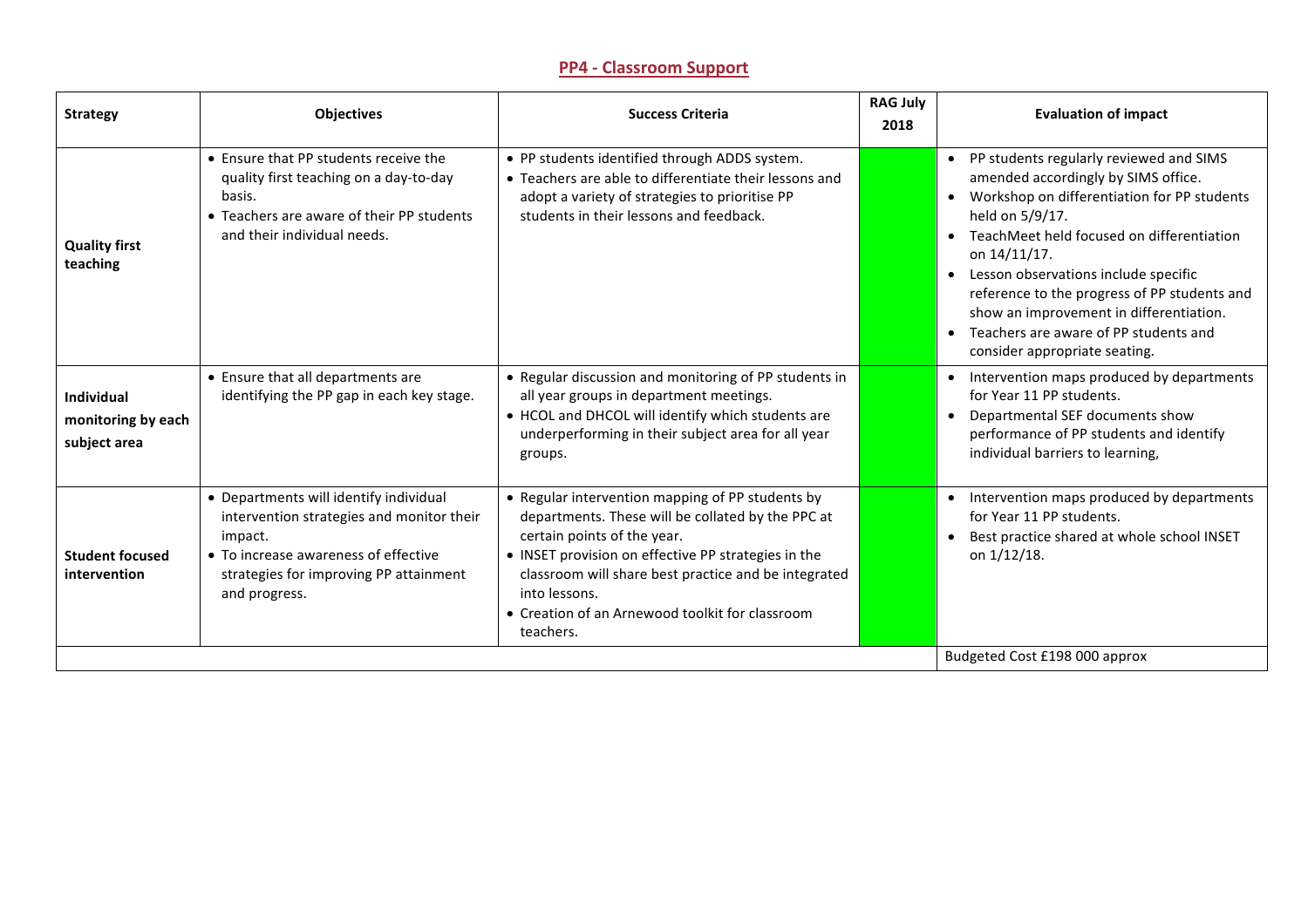## **PP5 Being Exam Ready**

| <b>Strategy</b>                                                                                            | <b>Objectives</b>                                                                                                                                                                                     | <b>Success Criteria</b>                                                                                                                                                                                                                                               | <b>RAG July</b><br>2018 | <b>Evaluation of impact</b>                                                                                                                                                                                                                                                                                                                                |
|------------------------------------------------------------------------------------------------------------|-------------------------------------------------------------------------------------------------------------------------------------------------------------------------------------------------------|-----------------------------------------------------------------------------------------------------------------------------------------------------------------------------------------------------------------------------------------------------------------------|-------------------------|------------------------------------------------------------------------------------------------------------------------------------------------------------------------------------------------------------------------------------------------------------------------------------------------------------------------------------------------------------|
| <b>Establishment of a</b><br>Year 11 PP target<br>group based upon<br>attainment and<br>progress analysis. | · Identify which PP students are most at<br>risk of underachieving and in which<br>subjects.                                                                                                          | • A priority list of PP students at risk of<br>underachieving will be identified by at the end of<br>Year 10 based on tracking document.<br>• The priority list will be reviewed in November,<br>January and March and adjusted accordingly.                          |                         | • Year 11 target group established with focus<br>on boys and PP students.<br>Data analysis completed in November,<br>$\bullet$<br>January, March.<br>4Matrix used to identify students most at risk<br>$\bullet$<br>of underperforming. This has also been used<br>for the current Year 10 students to identify a<br>target group of students for 2018-19. |
| 1:1 Mentoring of<br>Year 11 PP<br>students.                                                                | • Identify barriers to PP student progress.<br>· Identify strategies to deal with these<br>barriers based upon individual needs.                                                                      | • A 1:1 mentor will meet with these students on a<br>regular basis and be in regular contact with parents<br>and subject teachers.<br>• Individual action plans will be established and<br>reviewed on a monthly basis using progress data.                           |                         | Targeted PP students mentored by CNE in<br>$\bullet$<br>Autumn term. Impact limited due to staff<br>changes.                                                                                                                                                                                                                                               |
| <b>Provision of</b><br>revision resources                                                                  | • Ensure all PP students have revision<br>guides and past paper booklets for each<br>of their subjects.<br>• Ensure all PP students have stationary<br>needed for effective revision                  | • A process will be created whereby each subject area<br>will identify the resources needed for each Year 11<br>PP student.<br>• PP students will also work with the PPC and 1:1<br>mentor in order to produce a revision plan tailored<br>to their individual needs. |                         | Letter sent to parents of Year 11 PP students.<br>$\bullet$<br>Revision resources provided for majority of<br>$\bullet$<br>subjects.<br>Revision planning pack created by HOY and<br>$\bullet$<br>PPC and sent out Easter 2018.                                                                                                                            |
| <b>Revision Incentives</b>                                                                                 | • To encourage a wider participation of PP<br>students in after school revision sessions.<br>• To reward attendance of 15 revision<br>sessions in second half of spring term<br>(Dominos Pizza Lunch) | • Increase attendance of revision sessions<br>• Improve attainment for PP students                                                                                                                                                                                    |                         | Revision programme published and<br>$\bullet$<br>communicated with parents by post to<br>ensure reduction in clashes.                                                                                                                                                                                                                                      |
|                                                                                                            |                                                                                                                                                                                                       |                                                                                                                                                                                                                                                                       |                         | Budgeted Cost: £3,000                                                                                                                                                                                                                                                                                                                                      |